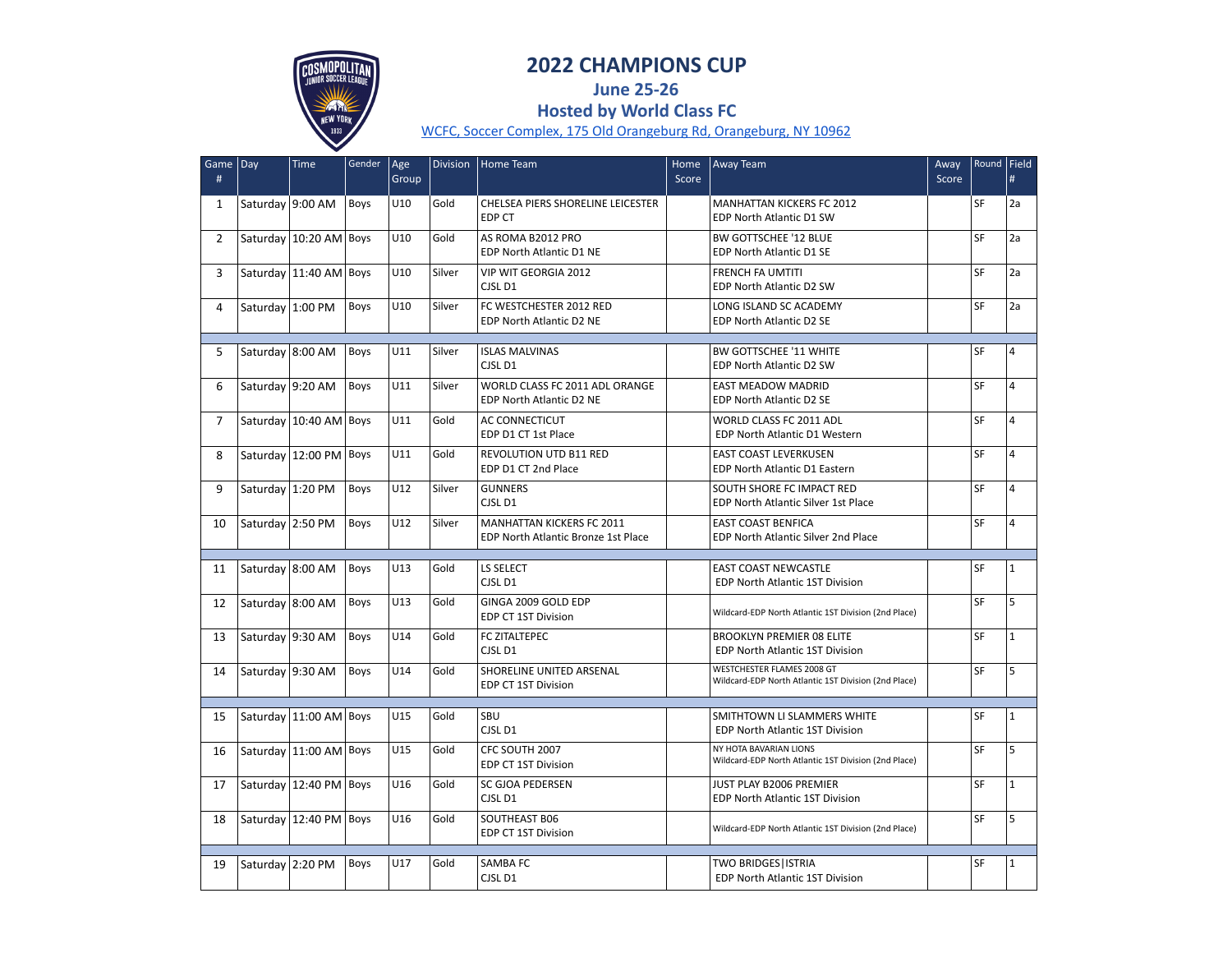

## **2022 CHAMPIONS CUP**

**June 25-26 Hosted by World Class FC**

[WCFC, Soccer Complex, 175 Old Orangeburg Rd, Orangeburg, NY 10962](https://goo.gl/maps/bFvV5SywwjJiZPss8)

| Game<br># | Day              | Time            | Gender | Age<br>Group | <b>Division</b> | Home Team                                                       | Home<br>Score | Away Team                                                                             | Away<br>Score | Round   Field | $\#$         |
|-----------|------------------|-----------------|--------|--------------|-----------------|-----------------------------------------------------------------|---------------|---------------------------------------------------------------------------------------|---------------|---------------|--------------|
| 20        | Saturday 2:20 PM |                 | Boys   | U17          | Gold            | <b>TRUMBULL UTD U17</b><br>EDP CT 1ST Division                  |               | <b>TWO BRIDGES   ISTRIA</b><br>Wildcard-EDP North Atlantic 1ST Division (2nd Place)   |               | SF            | 5            |
| 21        | Saturday 4:10 PM |                 | Boys   | U19          | Gold            | SC GJOA SKJELBRED<br>CJSL D1                                    |               | <b>SOUTH BRONX UTD</b><br>EDP North Atlantic 1ST Division                             |               | SF            | $\mathbf{1}$ |
| 22        | Saturday 4:10 PM |                 | Boys   | U19          | Gold            | AJAX PREMIER BURLINGTON<br>EDP CT 1ST Division                  |               | <b>CENTRAL BROOKLYN GREEN</b><br>Wildcard-EDP North Atlantic 1ST Division (2nd Place) |               | SF            | 5            |
|           |                  |                 |        |              |                 |                                                                 |               |                                                                                       |               |               |              |
| 23        | Sunday           | 8:00 AM         | Boys   | U13          | Gold            | SF Winner #11                                                   |               | SF Winner #12                                                                         |               | F             | $\mathbf{1}$ |
| 24        | Sunday           | 8:00 AM         | Girls  | U13          | Gold            | GINGA GOLD 2009 EDP<br><b>EDP CT 1ST Division</b>               |               | NYSC G09 PRE-ACADEMY<br>EDP North Atlantic 1ST Division                               |               | F             | 5            |
| 25        | Sunday           | 9:30 AM         | Boys   | U14          | Gold            | SF Winner #13                                                   |               | SF Winner #14                                                                         |               | Ë             | $\mathbf{1}$ |
| 28        | Sunday           | 9:30 AM         | Girls  | U14          | Gold            | <b>HBC TORNADOES</b><br>EDP North Atlantic 1ST Division         |               | MENDONCA DOCA FA 08G<br>EDP CT 1ST Division                                           |               | F             | 5            |
|           |                  |                 |        |              |                 |                                                                 |               |                                                                                       |               |               |              |
| 27        | Sunday           | $11:00$ AM Boys |        | U15          | Gold            | SF Winner #15                                                   |               | SF Winner #16                                                                         |               | F             | $\mathbf{1}$ |
| 28        | Sunday           | 11:00 AM Girls  |        | U15          | Gold            | GINGA 2007 GOLD EDP<br><b>EDP CT 1ST Division</b>               |               | STONY BROOK-LGN GALAXY<br>EDP North Atlantic 1ST Division                             |               | F             | 5            |
| 29        | Sunday           | 12:40 PM        | Boys   | U16          | Gold            | SF Winner #17                                                   |               | SF Winner #18                                                                         |               | F             | $\mathbf{1}$ |
| 30        | Sunday           | 12:40 PM Girls  |        | U16          | Gold            | MIDDLE COUNTRY UNITED<br><b>EDP North Atlantic 1ST Division</b> |               | <b>TRUMBULL UTD PREMIER-U16</b><br>EDP CT 1ST Division                                |               | F             | 5            |
|           |                  |                 |        |              |                 |                                                                 |               |                                                                                       |               |               |              |
| 31        | Sunday           | 2:20 PM         | Boys   | U17          | Gold            | SF Winner #19                                                   |               | SF Winner #20                                                                         |               | F             | $\mathbf{1}$ |
| 32        | Sunday           | 2:20 PM         | Girls  | U17          | Gold            | CFC ARSENAL 05<br>EDP CT 1ST Division                           |               | <b>GOTHAM GIRLS ARSENAL</b><br>EDP North Atlantic 1ST Division                        |               | F             | 5            |
| 33        | Sunday           | 4:10 PM         | Girls  | U19          | Gold            | MIDDLE COUNTRY SBMC05<br>EDP North Atlantic 1ST Division        |               | AC CT G03/04 EDP NTL<br>EDP CT 1ST Division                                           |               | F             | $\mathbf{1}$ |
| 34        | Sunday           | 4:10 PM         | Boys   | U19          | Gold            | SF Winner #21                                                   |               | SF Winner #22                                                                         |               | Ë             | 5            |
|           |                  |                 |        |              |                 |                                                                 |               |                                                                                       |               |               |              |
| 35        | Sunday           | 9:00 AM         | Boys   | U10          | Silver          | SF Winner #3                                                    |               | SF Winner #4                                                                          |               | F             | 2a           |
| 36        | Sunday           | 10:20 AM Boys   |        | U10          | Gold            | SF Winner #1                                                    |               | SF Winner #2                                                                          |               | F             | 2a           |
| 37        | Sunday           | 11:40 AM Girls  |        | U10          | Gold            | EDP North Atlantic D1 SE                                        |               | <b>EAST FISHKILL MUSTANGS</b><br>EDP North Atlantic D1 NE                             |               | F             | 2a           |
|           |                  |                 |        |              |                 |                                                                 |               |                                                                                       |               |               |              |
| 38        | Sunday           | 8:00 AM         | Boys   | U11          | Silver          | SF Winner #5                                                    |               | SF Winner #6                                                                          |               | F             | 4            |